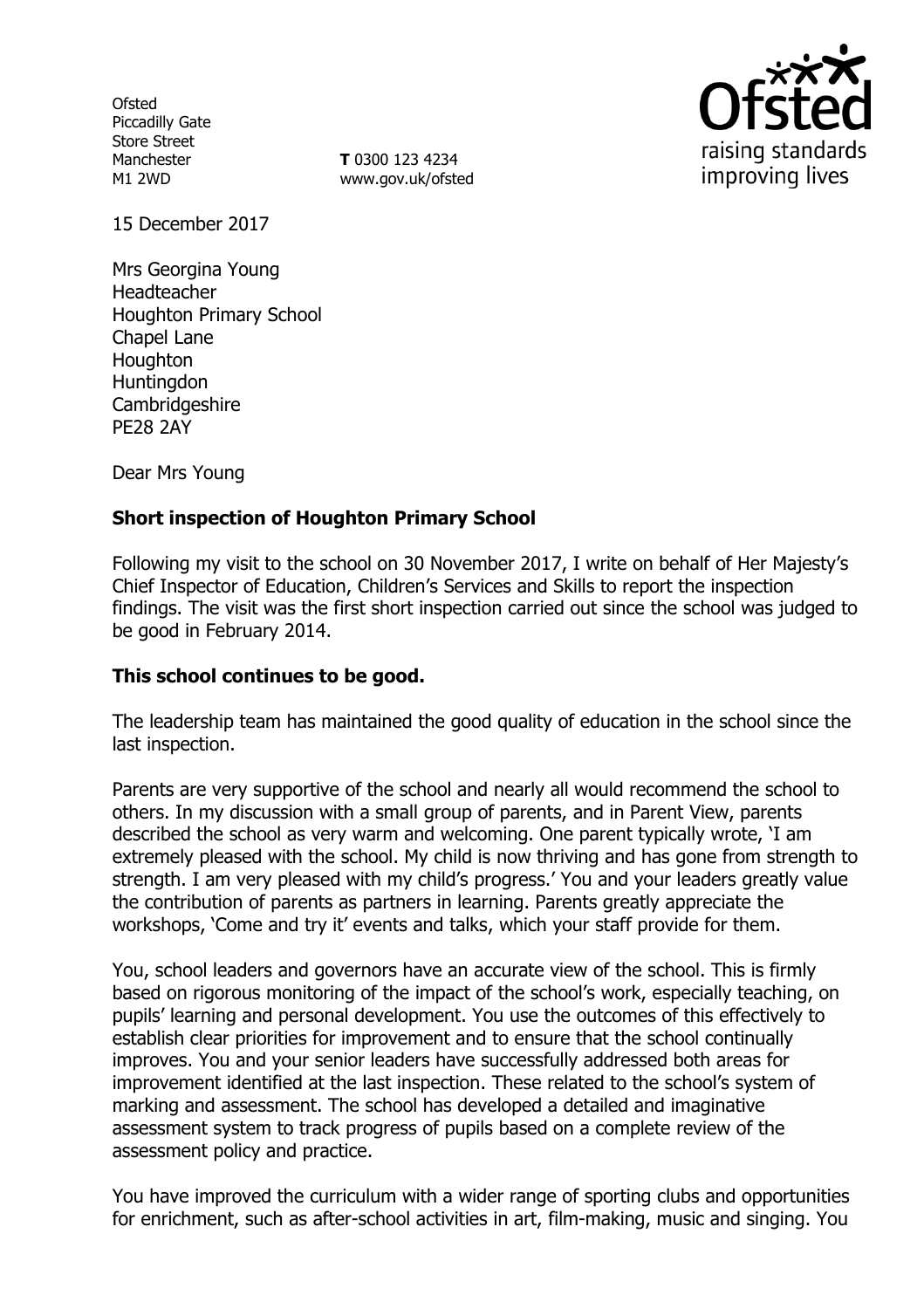

are making very good use of primary sports funding to train staff to promote pupils' health, fitness and well-being. This has led to high levels of pupils' participation in sports clubs and pupils exercising vigorously. As a result, the school has achieved the Gold Award in the School Sport Award programme and was a finalist in the Primary School of the Year category of the county's Living Sports Awards. Leaders have also developed the sports leadership course for pupils in Year 6. The Year 6 sports leaders are helping younger pupils, by encouraging them to exercise at breaktimes. Leaders are also using the additional pupil premium funding well to support good outcomes for disadvantaged pupils.

You are promoting pupils' spiritual, moral, social and cultural development, including an understanding of fundamental British values, effectively through assemblies, topics on world religions and visits to different places of worship. You also promote this well through the celebration of world festivals, through the introduction of German in the school, the provision of French and Spanish clubs and through topic work, such as the topic of Egypt. Pupils' behaviour is good in lessons and around the school. They take on responsibility willingly as helpers and sports leaders. Pupils greatly enjoy school, which is reflected in their good punctuality and attendance, their positive attitudes to learning and the pride they take in presenting their work neatly.

Staff morale is high. This is reflected in the overwhelmingly positive views expressed in their questionnaires. Leaders at all levels are now striving for excellence in teaching and pupil outcomes. There are clear plans in place to strengthen the teaching of phonics at key stage 1 and ensure consistency in the use of assessment across the foundation subjects. The school works well with other local primary schools and with the community, for the benefit of pupils.

## **Safeguarding is effective.**

The leadership team and governors have ensured that all safeguarding procedures are fit for purpose and records are suitably detailed and of high quality.

The school works closely with parents to promote its strong culture of safeguarding, for example in giving clear guidance on the safe use of computers. One parent wrote typically, 'Houghton is fantastic at safeguarding and looking after the children in the school.' Teachers follow up any concerns about pupils with parents and value their input. Procedures for checking the suitability of staff and visitors to work with pupils are rigorous. Leaders ensure that all safeguarding policies are in place and fully up to date. The school closely monitors attendance of vulnerable groups under the effective leadership of the deputy headteacher and special educational needs coordinator (SENCo). They have clear safeguarding protocols, which are implemented well to check that no pupils are missing from school. The school site is safe and secure. The curriculum promotes personal safety well and all children are taught e-safety. A clear physical intervention and recording system is in place, and a named teacher promotes the achievement of the small number of pupils who are in the care of the local authority. Governors discuss safety and well-being at all committee meetings of the governing body. Pupils, parents and staff all agree that pupils are safe.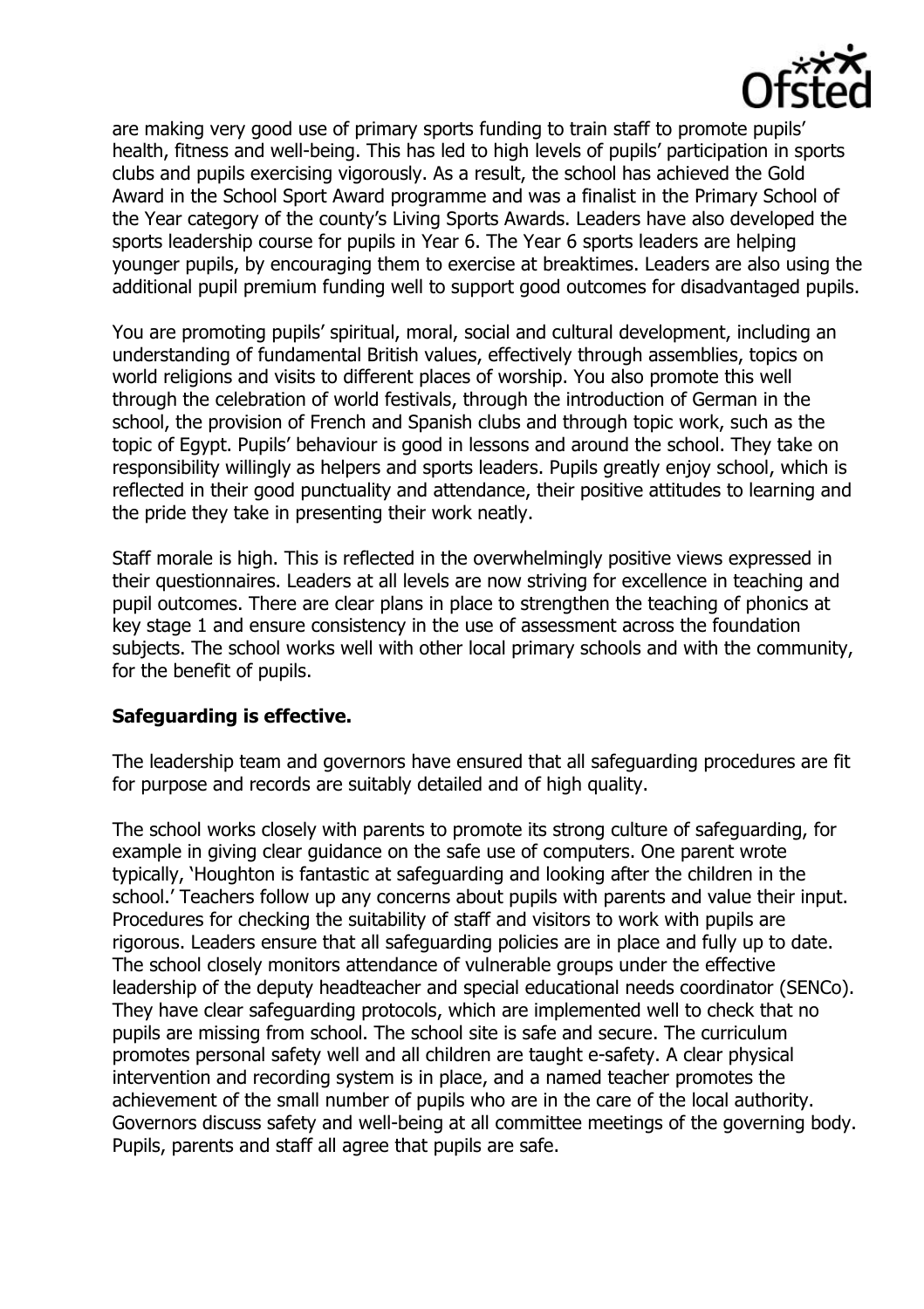

# **Inspection findings**

- $\blacksquare$  I discussed with you what the school has done to raise attainment in reading and why the lower-attaining pupils did not do as well as their classmates. You have implemented a plan to raise achievement in reading, writing and mathematics. Leaders have established a strong culture for reading and revitalised the programme to accelerate reading. The English leader has shown parents how reading is taught in the school and how to support their children's reading at home. This work has led to a significant rise in standards in reading in 2017 from 2016. The school's accurate records show that lower-ability pupils, including those who have special educational needs (SEN) and/or disabilities are making good progress in reading from their lower starting points.
- Teachers are now more confident and secure in assessing reading accurately. They are identifying gaps in learning and providing good support to narrow these gaps. Pupils of different abilities read their books and samples of their own writing to me with confidence during the inspection. Their reading records show that they are reading widely and often at home and in school. They told me how much they enjoy reading.
- $\blacksquare$  I also wanted to find out how well the lower-ability pupils and those of average ability are doing in writing and mathematics. The school's plan for raising achievement in writing, through its 'Big Write' strategy, is enabling all pupils to excel in writing with well-chosen topics to captivate boys' interests. The English leader has provided staff with clear guidance on the teaching of spelling, punctuation and grammar to support writing. As a result, boys are now doing as well as girls.
- The mathematics leader has modified the curriculum so it is more effective. Teachers now provide opportunities to deepen pupils' mathematical reasoning skills with more opportunities for problem solving. Staff are encouraging pupils to use a mathematics computer programme to support their learning and enjoyment of mathematics at home. Pupils' work and visits to lessons show that they are deepening reasoning skills in explaining how they have arrived at their answers. The school's data shows that these strategies are working because pupils with low and middle prior attainment are making at least the progress expected towards their targets in writing and mathematics.
- Another focus was how secure the teaching of phonics is and what impact this is having on pupils' progress in phonics. In 2016, there was a sharp fall in the proportion of pupils in Year 1 reaching the required standard in the phonics check. Although the proportion of Year 1 pupils reaching the required standard rose slightly in 2017, it was still below the national average. You explained that the sharp dip was due to turbulence in teaching in Year 1. However, a new teacher has recently been appointed and is beginning to make a difference. The Year 1 and Year 2 pupils who read to me during the inspection used phonics well to sound out unfamiliar words in their reading books and when reading their own writing. Their reading records also show that they are reading on a daily basis at home and in school. This clearly confirms improvements in the teaching of phonics.
- Leaders expect a further rise in the proportion of pupils reaching the required standard in phonics this year. They also recognise that more needs to be done to strengthen phonics teaching, and they have a clear plan in place to bring this about. This includes enabling staff to observe best practice in the teaching of phonics in local schools, with more training, support and monitoring. This plan has yet to be implemented.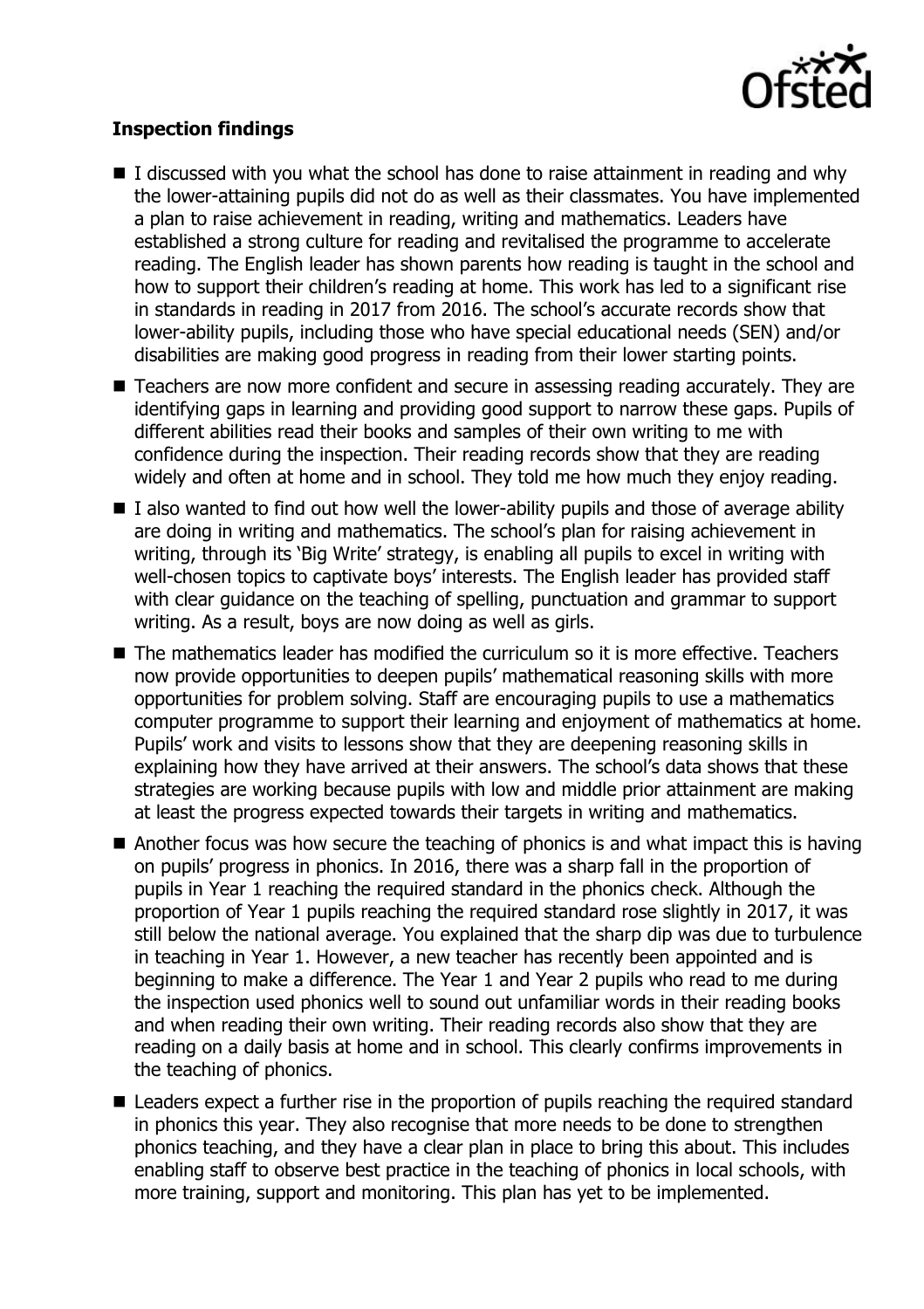

- $\blacksquare$  I wanted to find out whether all groups of pupils are making enough progress in English at key stage 1 and in writing at key stage 2. The school's accurate system for tracking pupils' progress and pupils' work shows that all pupils are making good progress in writing at key stage 2. During my visits to lessons, the lower-ability pupils read their own writing to me about their topic on sedimentary and cretaceous rocks and enthusiastically explained the differences between the two types of rocks. The work of disadvantaged pupils in Year 6 shows that they are making good progress in writing. They read their own diary letter back to me confidently, which was written neatly with good use of vocabulary, punctuation and spelling, using a cursive script.
- Although girls at key stage 1 are making better progress from their starting points in English now, the turbulence in teaching at key stage 1 has limited the progress over time. Nevertheless, pupils are beginning to catch up in reading and writing.
- **Finally, I wanted to determine how secure teachers are in using assessment to record** attainment and track the progress of pupils, and what leaders are doing to ensure that these assessments are accurate. Pupils' work and the school's data show that teachers are making good use of the new assessment system for tracking and recording attainment and progress in the core subjects. Teachers are using assessment outcomes well to plan lessons and provide challenging learning tasks for pupils. In discussion, pupils said that they enjoy challenges in learning and they have a good idea of how well they are doing and what they need to do to improve. However, this assessment system has not yet been implemented across the foundation subjects.
- Leaders are checking that teachers' assessments are accurate every term. They are also carrying out external checking by local schools to ensure that these are reliable. The recent review by the local authority noted the good improvement in assessment, with full data in place to accurately show the progress pupils are making. The early years staff have improved the use of the learning journey to track and record the progress children are making towards achieving a good level of development across all areas of learning.

## **Next steps for the school**

Leaders and those responsible for governance should ensure that:

- $\blacksquare$  they fully implement their plans to strengthen the teaching of phonics at key stage 1
- teachers consistently use the school's assessment system across the foundation subjects for informing pupils how well they are doing and what they need to do to improve.

I am copying this letter to the chair of the governing body, the regional schools commissioner and the director of children's services for Cambridgeshire. This letter will be published on the Ofsted website.

Yours sincerely

Declan McCarthy **Ofsted Inspector**